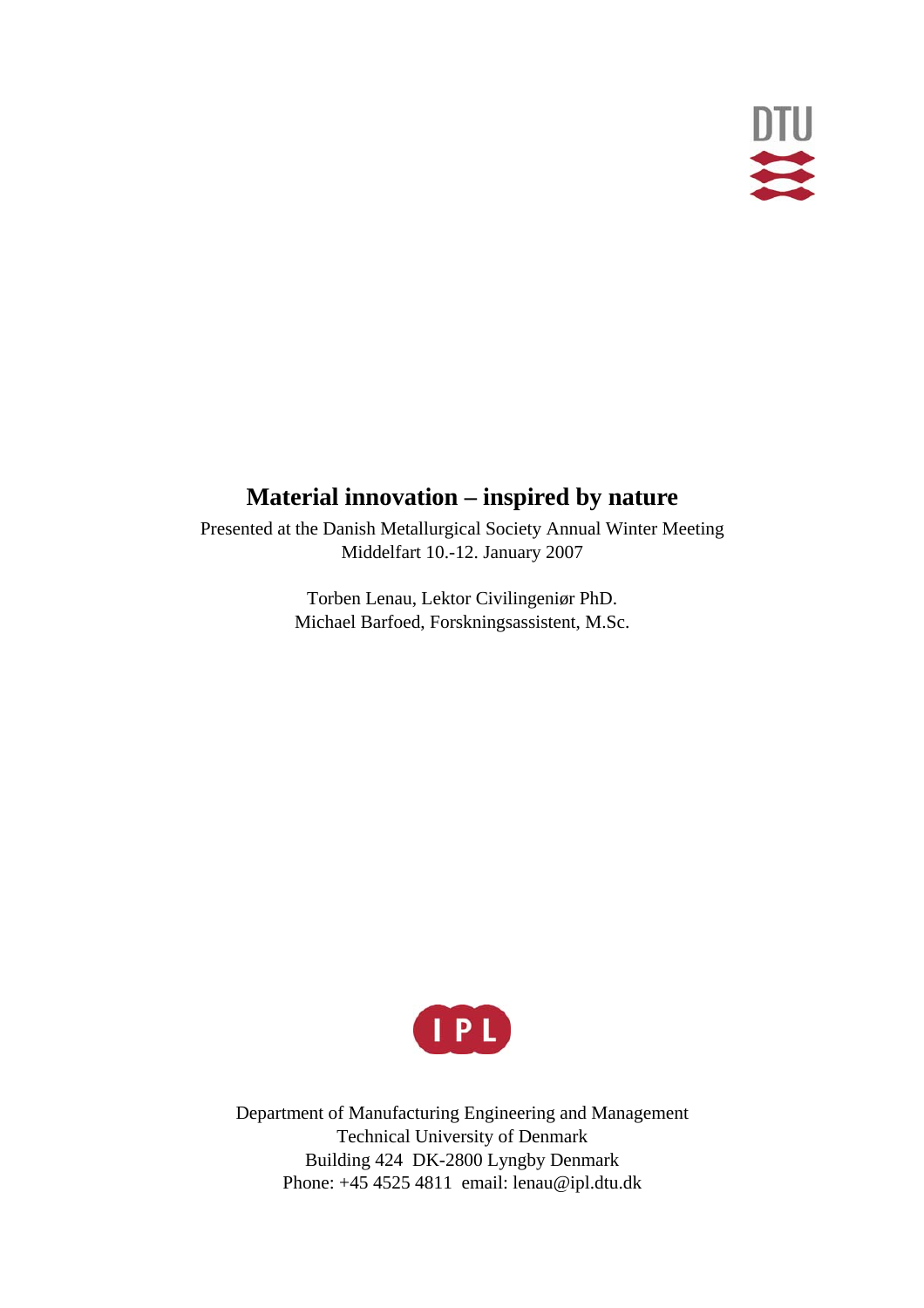## **Abstract**

This paper is about biomimetics which also is called biomimicry or bionics. Biomimetics means "copying nature" and during time many examples of successful copying has been seen. However there are at least 2 significant difficulties in learning and copying from nature. The first difficulty is about the complexity of nature and the many fantastic solutions we find here. It is often easy to recognise the splendour of a biological solution, but it can be much more difficult to understand the underlying mechanisms. As an example of this a case about optical properties in beetle shells will be described. The second difficulty lies in finding the biological solution that mach a given problem. A methodology that copes with this difficulty by using biological search will be discussed.



**Figure 1.** 2 examples of biomimetic (or biology inspired) design: Plant burrs that inspired Velcro and The human leg that inspired the artificial muscles in the prosthesis. Examples and pictures are from University of Maryland [1].

#### **Biomimetic design**

Biomimetic design uses biological phenomena to inspire solutions for engineering problems. There are many examples of biomimetic design that originate from interesting biological phenomena, which were subsequently developed into engineered products. Examples include the invention of Velcro inspired by the way in which a common burr stuck to the clothes, flying machines modelled after birds, underwater machines modelled after fishes, and robotic grippers modelled after the human hand [1, 2]. Many of the examples of biomimetic designs that often are quoted in the literature are direct copies of principles found in nature. Seen from a design point of view this is similar to search for applications for a given technology. When George Mestral wondered about the burrs that stuck to his dog's fur, nothing more would have happened if he hadn't thought about the possible applications. Another type of fastener – the zipper – was patented in 1893 and mainly used in rubber boots and tobacco pouches but it was first in the 1930´s that the zipper became a commercial success [3, 4]. So a brilliant solution principle is not enough in it self.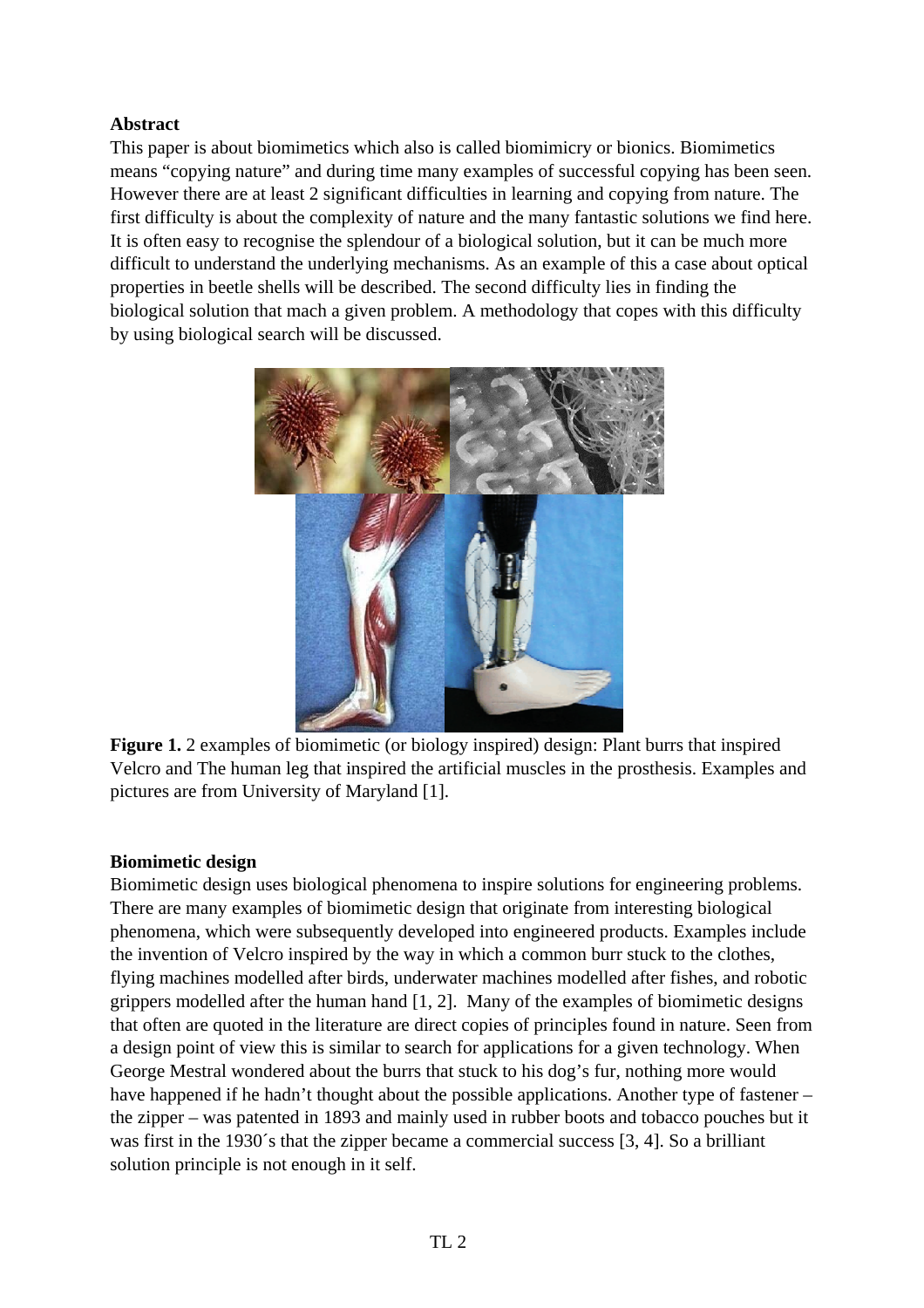

**Figure 2.** Biomimitics and wave energy. With inspiration from the snail a tube is made which cuts waves into slices that form a whirl that can be used to drive a turbine [8].

Another example of biomimetic designs is the self cleaning lotus flower. The basic mechanism in the leaf of the lotus flower is fairly easy to understand. The surface is highly hydrophobic and water will therefore easily glide off together with dirt particles. But the more detailed understanding of how to achieve the right hydrophobic surface required a more detailed understanding of the micro- and nanostructure in the lotus leaf.

#### **Beetle-like optical reflectors**

Another case illustrating the complexity difficulty in biomimetic design is the design of beetle-like optical reflectors. Inspired by the colourful and metallic look of beetles, 2 different basic principles for nano-structuring material surfaces were identified [5]. The first inspiration to the project was seeing metallic beetles from Central America similar to the ones shown in figure 3. The beetles looks like covered with shining metal, and many of them do not have the iridescent characteristic known from many other insects. Iridescence means that the reflected colour will change depending on the viewing angle. This was unexpected since the shining colours and metallic look found in nature is often explained with light interference. And light interference and iridescence normally goes hand in hand.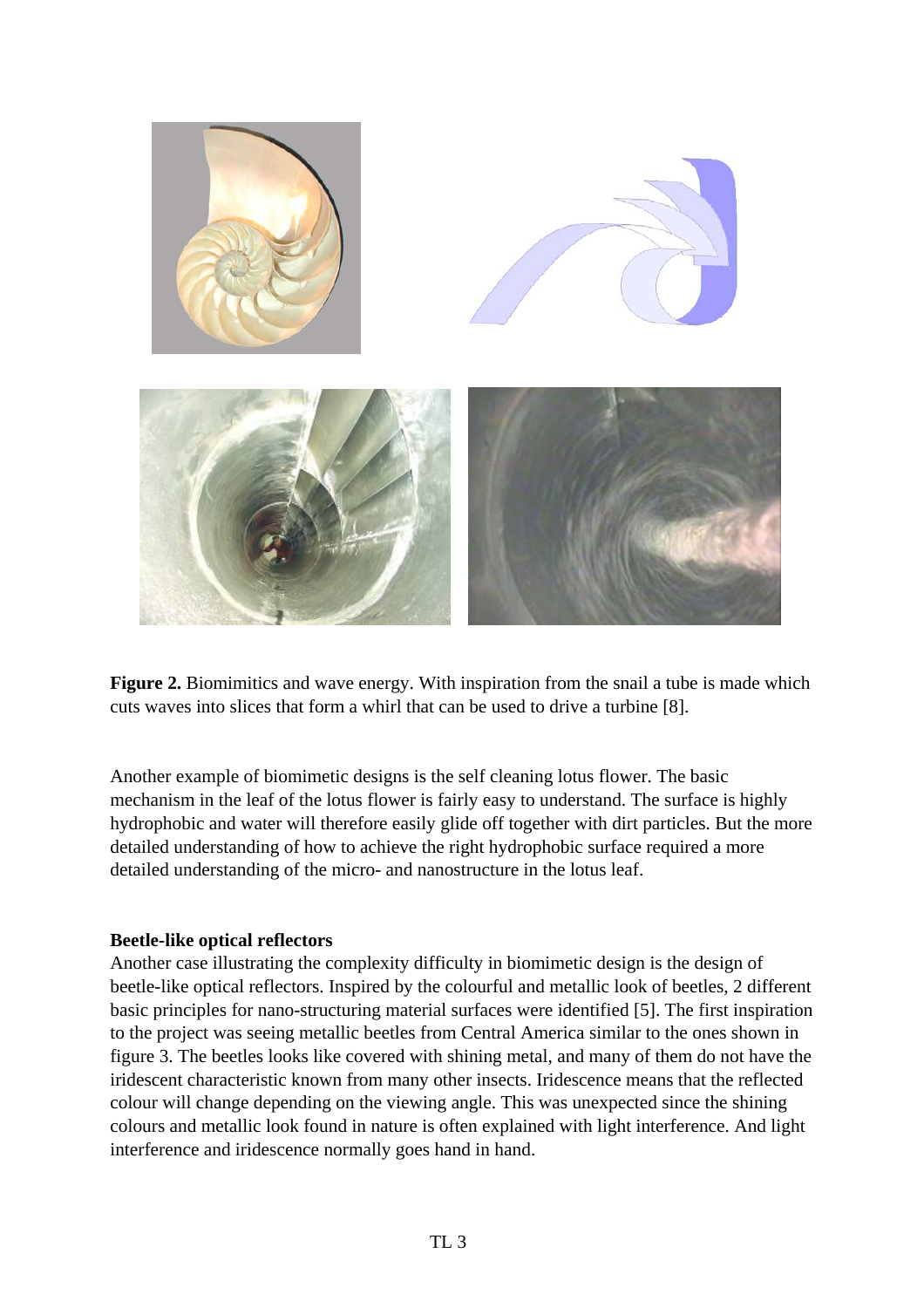An interesting solution in nature was identified and the need it should satisfy was more environmentally friendly and aesthetically more diverse types of coatings that could replace paint and conventional metal plating.



**Figure 3.** Two beetles with metallic green (Sagra femorata) and gold appearance (Plusiotis resplendens).

But what was the explanation of the beetle reflectors? In order to get insight into this question a comprehensive search of biological, optical and material science literature was required. Particularly the biological literature was a challenge since a basic understanding of biochemistry and biological microscopy was required, not to mention the terminology. Another minor difficulty was that the required literature was placed on two different libraries geographically apart. DTV, the engineering technical library, has online access to many different relevant scientific journals – but not to the biology related journals. The literature search therefore resulted in many small trips to the DNLB Copenhagen University natural science library. Not a big problem – but clearly an obstacle that prevents many researchers from doing such searches.



**Figure 4**. A cross section of the insect shell (The cuticula). The figure is based on Nevilles description of an adult Tenebrio beetle [10].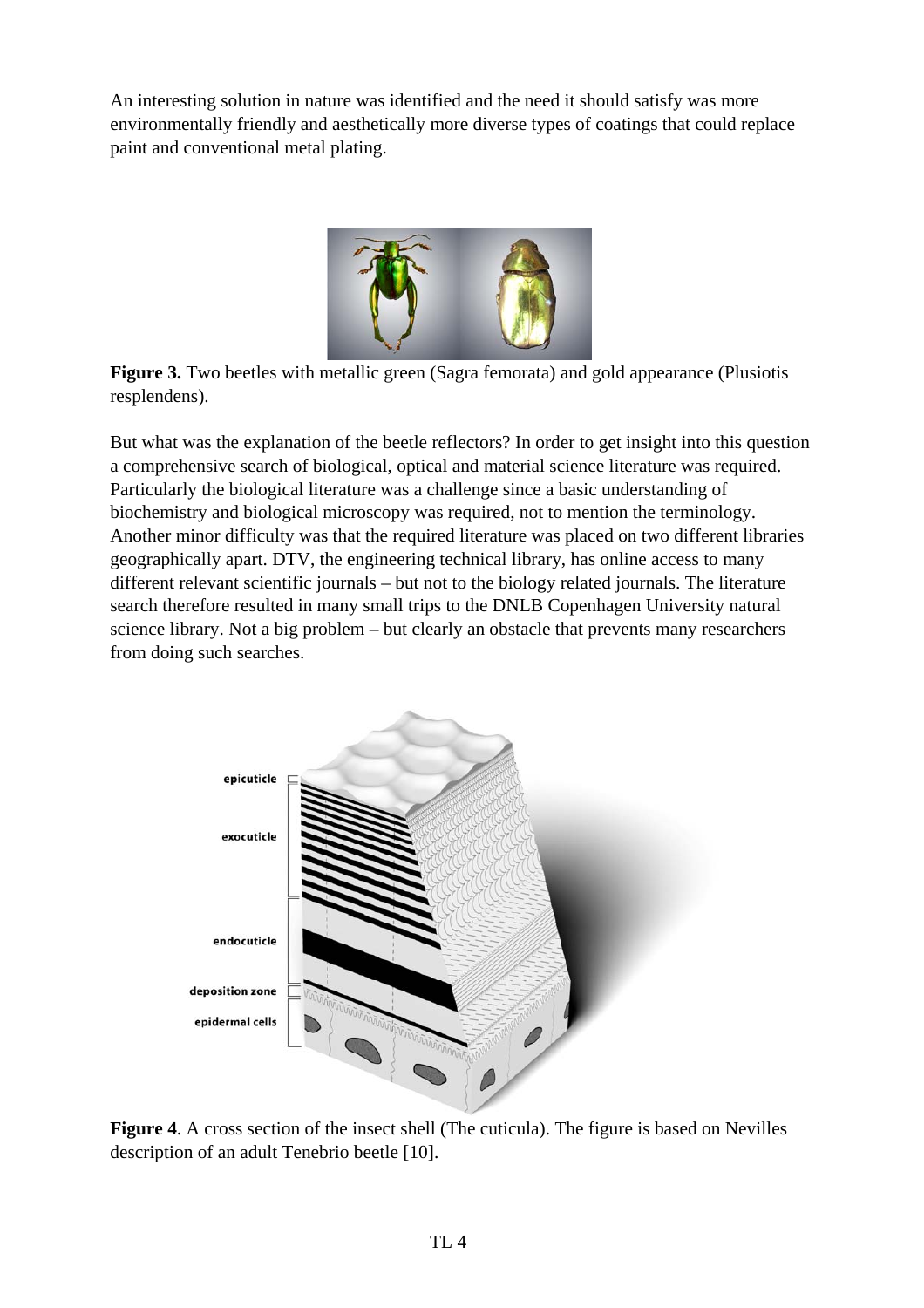Our search was concentrated on four areas: light reflection principles, the build up process of biological reflectors, materials and composite structures.

The first part, that layers with different refraction would give structures that could reflect interference colours, became obvious through optics literature and mathematical models of multiple layer reflection. Micrographs of cross sections from beetle shells showing layers of appropriate thickness confirmed this principle. The missing iridescent effect could be explained with a clever optical design. The angle dependency becomes smaller the more layers there are in a multilayer reflector. Furthermore the reflector can be made so it also reflects the near infrared and ultraviolet light. When moving the spectrum due to different viewing angles the reflected spectrum within the visible area will look the same to the human eye.

But the next parts where far more difficult. How do you "see" structures smaller than what is possible to see with visible light?

The chemical or biochemical method to break down the structure to basic entities and then use these vast quantities of substances to synthesise products and then finally make a chemical analysis of these products gives some evidence of a structure, but only some. We found that two major substances of the beetle shell where chitin and protein and further that chitin formed rods and bundles of rods seemed to be wrapped in proteins. It did not seem feasible to go much further this way. To our purpose it was essential to look at methods where the structure was preserved.

We chose electron micrographs. However it soon became clear that when you look at an electron micrograph you do not se the "reality" but an interpretation of "reality". In order to make the pictures it is necessary to colour the preparations with chemicals that react with the preparation. These reactions change the substrate. When the substrate eventually is bombarded with electrons, this also changes the structure and the distances between structural units. For example do some authors add 10-15% to the measured thicknesses in order to be able to calculate the expected colour reflection.



Figure 5. Electron micrograph of inner shield layers in a grasshopper illustrating the arcs from the bouligand structure. Kindly provided by Prof. Svend Olav Andersen, Copenhagen University.

One simple structure demands dozens of electron micrographs. We have a whole wall plastered with these pictures just to get two simple structures. Time and time over we look at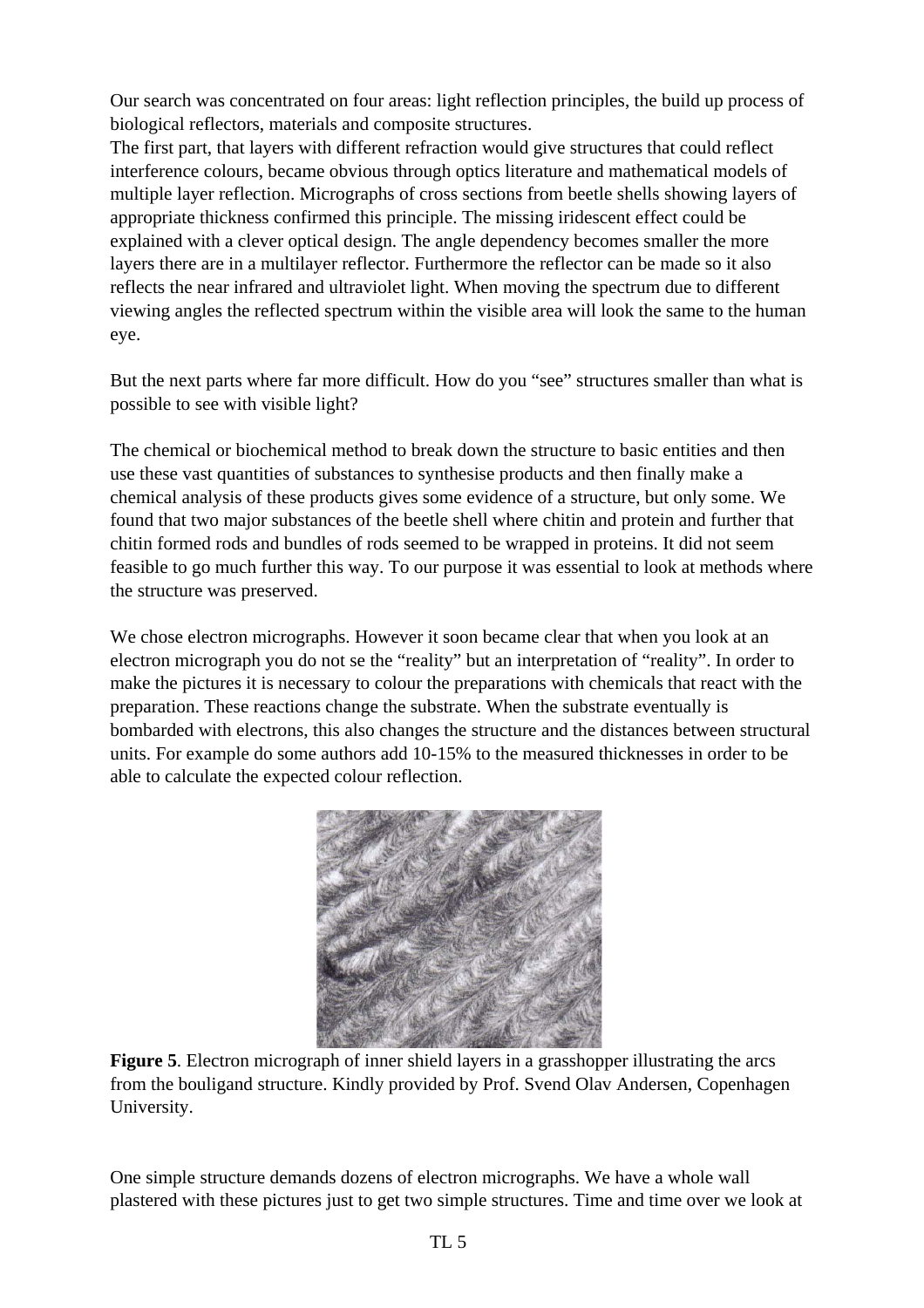the different pictures to convince our self that what we se actually is the same thing but from different angles. This mental process is more craving than it sounds. For decades electron pictures of organic substances from trees, bones, fish shells and insect shields showed arced patters. In the insects it was inferred that these where formed by chitin (see figure 5). In 1971, Yves Bouligand made his doctoral thesis where he clearly demonstrates, that the apparent arcs do not need to be arcs, but actually can be the united image of a lot fibril endings placed in twisted layers (see figure 6).

When long molecules form fibres in organisms in water solutions they tend to form clusters and layers. If the molecules have groups with charged atoms and these are unevenly distributed through out the fibre these layers further tend to twist. The two models we arrived at in our research, seems to be in agreement with the general shape fibres reach as a result of the natural processes of self assembly. We have confidence that we here have a biomimetic key that further can help to achieve the goals set for the beetle project.



**Figure 6**. Model illustrating helical Bouligand structure. The left picture illustrates the arcs seen in micrographs of oblique cut sections. The red square in the picture at right shows where the cut out is made.

#### **Biomimetic concept generation**

Much of the biomimetic design seen until now is initiated by a fascination of solutions found in nature. However design work is often made the other way around: Solution principles are sought for a given engineering problem. To use biomimetic design at its full potential a methodology for identifying relevant solutions is required.

To make biomimetic design more accessible to engineers, a generalized method is required by which one can identify relevant biological analogies for a given engineering problem in an objective and repeatable manner. Such a method has been developed at the University of Toronto [6]. An example of the use of this method is the design of a microgripper inspired by the centering mechanism found in biological cells.

While a clear obstacle to find suitable biological analogies is the knowledge of biological phenomena, a less apparent obstacle is the tendency to use only the most superficial or direct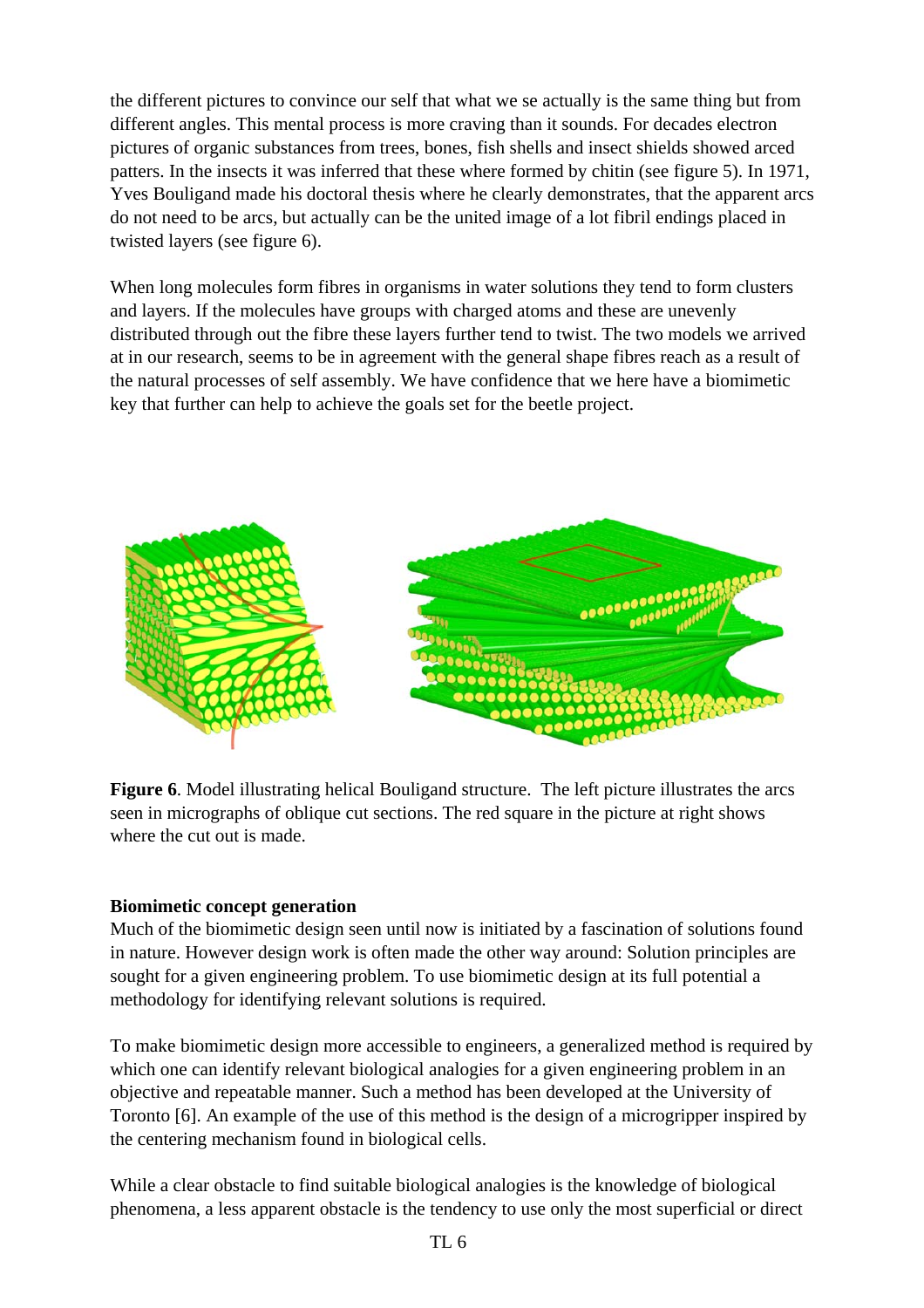analogies, e.g., modeling a robotic gripper after a hand. A way to achieve this goal is to identify biological analogies in a systematic manner by a computerized search through biological texts for instances of functional keywords.

The process of finding and using an analogy involves a number of steps. The first is the retrieval of potential analogies in the source (biological) domain. The best analogies may not be identified directly from the designer's memory because of lack of knowledge or immediate access to only the most obvious or superficial examples. Therefore a biology text in computer-searchable format serves as the source. Text strings used in searches are functional keywords, to increase the chances of finding deep, rather than superficial analogies that contain functional similarities. Next, the search results are sifted through for relevant matches. The most common type of irrelevant matches occurs when the keyword is used in a meaning different from the target (engineering) domain. For example, the functional keyword "seal", or to close, will locate matches with seal, the marine mammal. The remaining discernment between relevant and irrelevant matches is much more subjective, since even the most objectively irrelevant match may be used by the highly motivated to derive a solution to the target problem. After relevant matches are selected, the fundamental essence of the analogy must be extracted and applied to the target problem. This is also a subjective process, as different people reading the same text passage will have different interpretations of what the most useful principle is, as well as how best to implement that principle in the target, engineering, domain.

An example of how the method is performed is the search for centering principles for use in microgrippers. Using the search word "center" a larger number of occurrences were found in [7]. Three of these were considered to be relevant. The first phenomenon of interest was the mechanism in plant cells where light was concentrated prior to photosynthesis. Another phenomena was how retinal ganglion cells in the eye sense center versus off-center light stimuli. The third phenomenon was how the microtubule-organizing center (MTOC) centers itself in certain types of cells. For each phenomenon the basic principles were identified and analogue solutions were sketched. As an example the MTOC analogy will be described



**Figure 7.** Centering of MTOC by extension of microtubules towards cell boundary. Modified from [7].

Microtubules are minute tubular structures, about 25 nm in diameter and up to several micrometers long. These long hollow cylinders are found in eukaryotic cells (those that contain genetic material within a nucleus) and play roles in cell motion and shape maintenance. Many microtubules radiate from a region of the cell called the microtubuleorganizing center (MTOC) as shown in Figure 7. In certain types of cells, the MTOC is strikingly at the center of the cell. It is suspected that the centering mechanism involves microtubules that "scout out the cell periphery".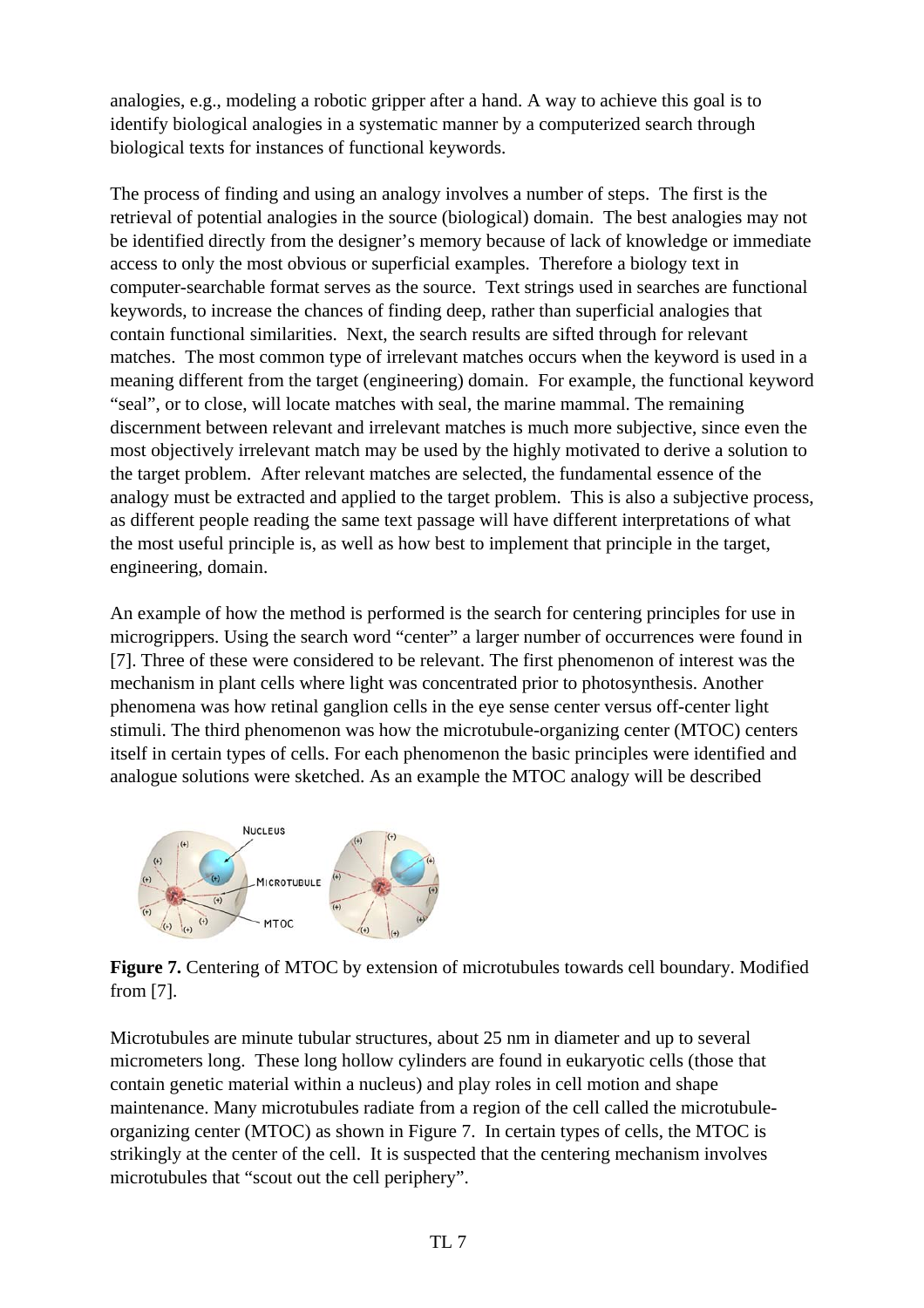

**Figure 8** Possible implementations of MTOC-centering principle: a. Micro-object made bigger using CO2-ice and therefore easier to handle, b. a 3-finger microgripper using memory alloy.

A possible implementation of the MTOC-centering strategy of extending temporary spines may be accomplished using a substance like CO2-ice, shown in Figure 8a. After positioning, the temperature is increased and the ice surrounding the part sublimates.

A more abstract interpretation could be to have the spines extend from the gripper instead of the object. After positioning the gripper close to the part, the spines extending from the gripper will push the part into a known position and handling can be carried out. A possible configuration is a flat gripper with a number of flaps as shown in Figure 8b. The gripper can be fabricated with a base plate of elastic material (metal) and a plate of shape memory alloy (SMA) e.g. Ni-Ti. The SMA can be configured to seek a specific position when heated to a specific temperature. The elastic material will then return the flaps to the pre-heated position when the temperature is decreased.

#### **Synonyms in biological search**

The biological search tool just described involved searching the biological text-book: "Life the Science of Biology" [7]. The method has successfully been used in a number of cases. A similar search process was used in "The beetle project". It became clear early in the project, that a literature search based on a few keywords came short, both within the same scientific discipline as well as within other areas. A discipline often uses its own terminology and has its own systematic ordering principles. This means that keywords relevant within one discipline might not be used within other disciplines.

In the beetle project none of the words "metallic" or "sheen" and "beetles" gave usable search results, neither within biology, chemistry, or physics. In order to make the search tools more efficient or better fitting, a new element has to be elaborated that incorporate more knowledge. The search words "Colour/color" and "cuticle" resulted in papers and books on the exoscelleton of insects and other arthropods. In here we then could find more precise terms for the continued search. New search words emerged: "chitin rods, multiple layers, Bouligand, twisted plywood, liquid crystals etc". Some of these words are domain specific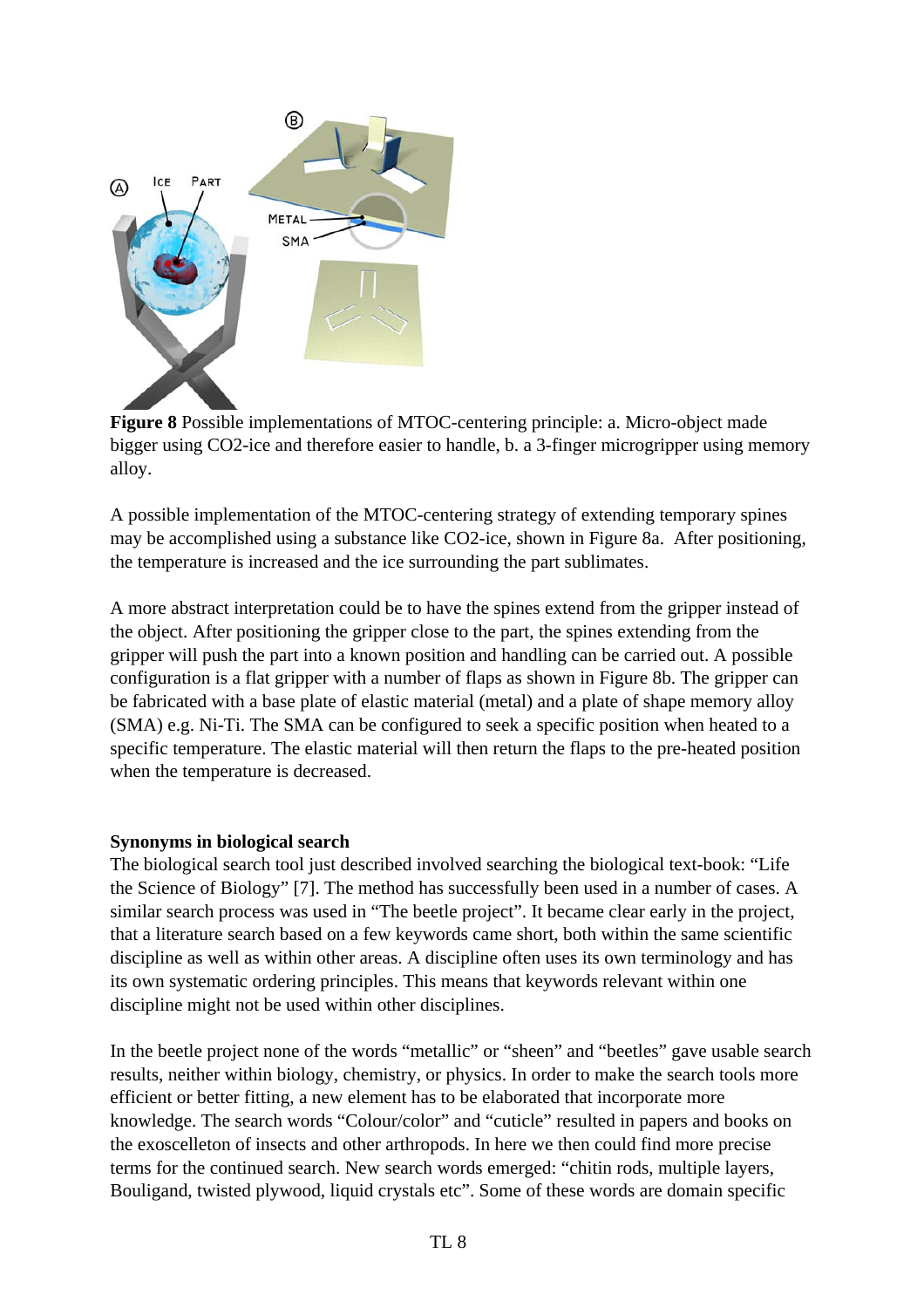while others are understood across disciplines. E. g. liquid crystal also figures in chemistry and optical physics.

A more effective search could be made with access to a domain-specific thesaurus (synonym book). For example knowing that a beetle shell is described with words like cuticle, exoscelleton and elytra makes an effective search more straight forward.

# **Understanding knowledge organisation within a scientific discipline.**

Within every scientific discipline, different topics are grouped and structured totally different. Insight into the knowledge organisation within a discipline makes it much easier to find "looks alike" or "functions alike".

In the area of biology the principal knowledge organisation is based on familiarity or genealogy. All organisms are grouped after when they have formed a branch in the universal developmental tree. This approach is very efficient to find similar structures in different organisms. Often structures found in one organism also occur in other related organisms.

In the beetle project this meant, that when we first knew that the Plusiotis resplendens beetle reflected circular polarized light, we would expect similar structures to be found among close relatives. At the Zoological Museum in Copenhagen we tried to go even further in our search for beetles reflecting circular polarized light. As the Plusiotis genus belongs to the family of Scarabidae, we picked ten bright beetles among these. When we later made an optical test of these, none of them showed the desired characteristic. The unlikely happened, although about 85 % of all Scarabidae reflects circular polarized light, all ten beetles picked by chance, where of another kind. The next time we knew that picking by chance is not the most goal directed method. By bringing a filter which can block the circular light, it was easy to pick the Scarabidae who turned black when seen through the filter. It was amazing to discover how close and yet far away we were in our first attempt.

The example taken from the realms of biology, showed what the knowledge of the scientific discipline could do, this certainly also applies to other disciplines.

#### **Conclusion**

We have that how biomimetic designs copy desired principles found in nature and implement them in artificial applications. Application could be products we use in our daily life but it can also be used to inspire material innovation. Using the beetle project as an example we illustrated that understanding the complexity in nature is not necessarily an easy task, but involves understanding knowledge from other scientific domains including terminology and knowledge organisation. We also showed how relevant solutions in nature can be found using a biology search method. Inspired by the search process in the beetle project we propose the use of domain specific synonyms in order to make the search process more efficient.